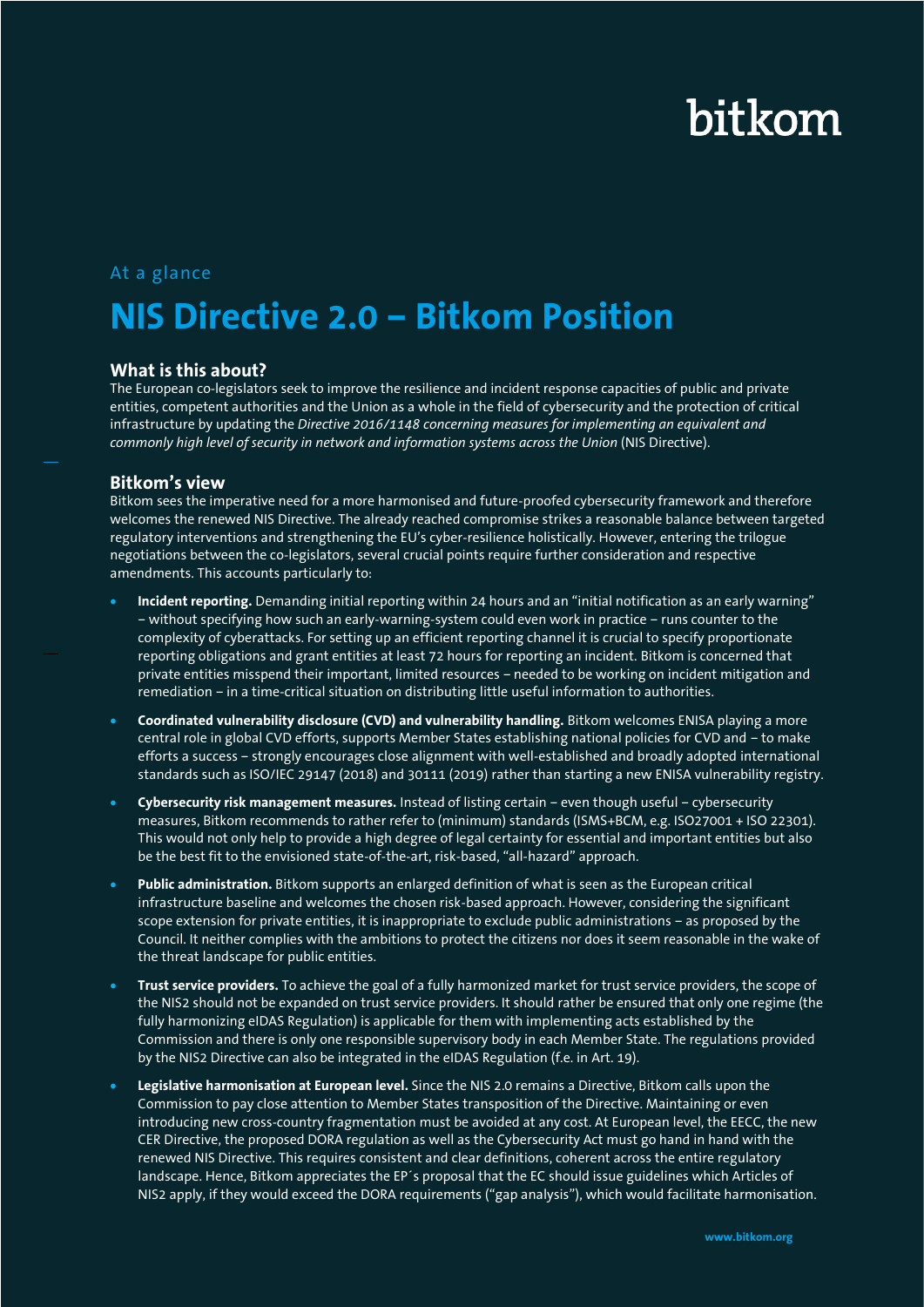Page 2|15

## **NIS Directive 2.0 – Bitkom Position for the trilogue negotiations**

3 January 2022

#### **General remarks**

Bitkom is utterly convinced that the overarching objectives of the *Directive 2016/1148 concerning measures for implementing an equivalent and commonly high level of security in network and information systems across the Union* (NIS Directive):

- increase the capabilities of Member States when it comes to mitigating cybersecurity risks and handling incidents,
- improve the level of cooperation amongst Member States in the field of cybersecurity and the protection of essential services, and
- promote a culture of cybersecurity across all sectors vital for our economy and society

are not only of significant importance but even of greater relevance today when compared to the situation in 2016. In the same vein, cyber threats have increased manifold since the adoption of the first NIS Directive. That is why Bitkom welcomes and supports the undertaking in ramping up cyber resilience across Europe.

The basic premise for ensuring a high level of cybersecurity across Europe is that all relevant stakeholders – including essential and important entities, hardware and software manufacturers as well as regulators and policymakers – work together on a trustful and cooperative basis, assuming their respective responsibilities within the ecosystem. One hand must reach into the other, because the dangers in cyberspace start at the weakest spot. It must be ensured, that the burden for security and risk management of the digital economy in the EU is shared fairly and that all actors in the digital value chain contribute to this. We see the need to evenly regulate the digital value chain, including security requirements based on the guiding principles 'Security by Design' and 'Security by Default' for critical products as well as by following the concept of 'Zero Trust'.

As before, Bitkom's position is guided by the urgent need to create a more coherent and harmonised level playing field across the Union. We are convinced that common and harmonised cybersecurity rules at EU level are the most efficient way to achieve a higher level of cyber resilience. We highlight the clear need to deepen the harmonization of the European Digital Single Market and to avoid new forms of fragmentation.

#### Bitkom Federal Association for Information Technology, Telecommunications and New Media

#### **Sebastian Artz**

**Head of Cyber- & Information Security** s.artz@bitkom.org

Albrechtstraße 10 10117 Berlin Germany

President Achim Berg

CEO Dr. Bernhard Rohleder

# bitkom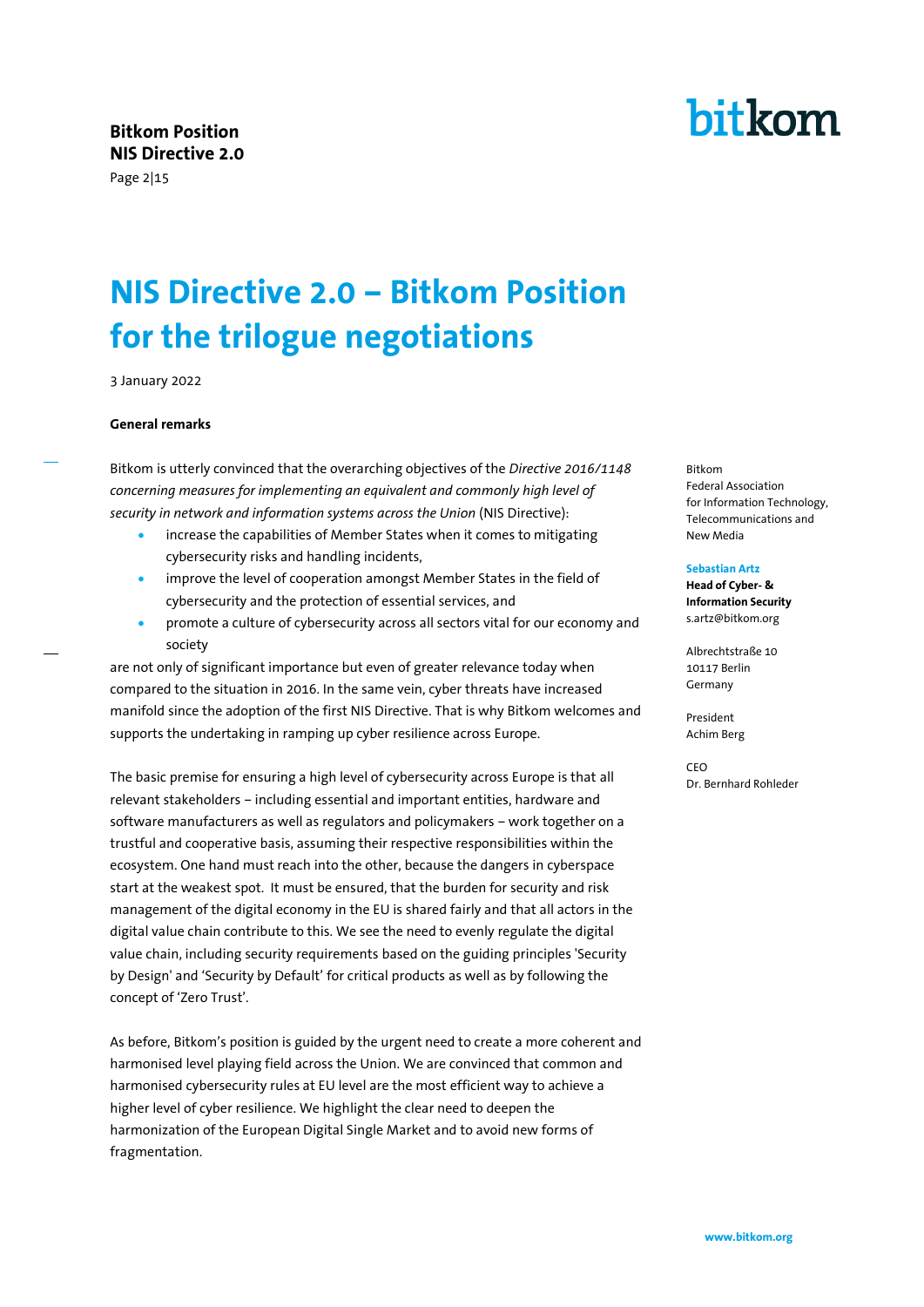Page 3|15



Having said this, Bitkom appreciates the highly professional and fast handling of the legislative process and welcomes the already reached compromise for a renewed NIS-Directive. Instead of repeating unheard aspects fro[m previous Bitkom position papers](https://www.bitkom.org/sites/default/files/2021-03/210318_pp_nis-directive-2.pdf) at this advanced point of discussion, Bitkom seeks to focus hereafter on those aspects that are still under discussion among the three co-legislators and that would benefit from a more industry-friendly orientation when striving for more cyber-resilience in Europe.

### **Content**

| Article 6: Coordinated vulnerability disclosure & European vulnerability registry 7 |  |
|-------------------------------------------------------------------------------------|--|
| Cybersecurity risk management and reporting obligations (Chapter IV)  8             |  |
|                                                                                     |  |
|                                                                                     |  |
|                                                                                     |  |
|                                                                                     |  |
|                                                                                     |  |
|                                                                                     |  |
|                                                                                     |  |
| Article 31: General conditions for imposing administrative fines  14                |  |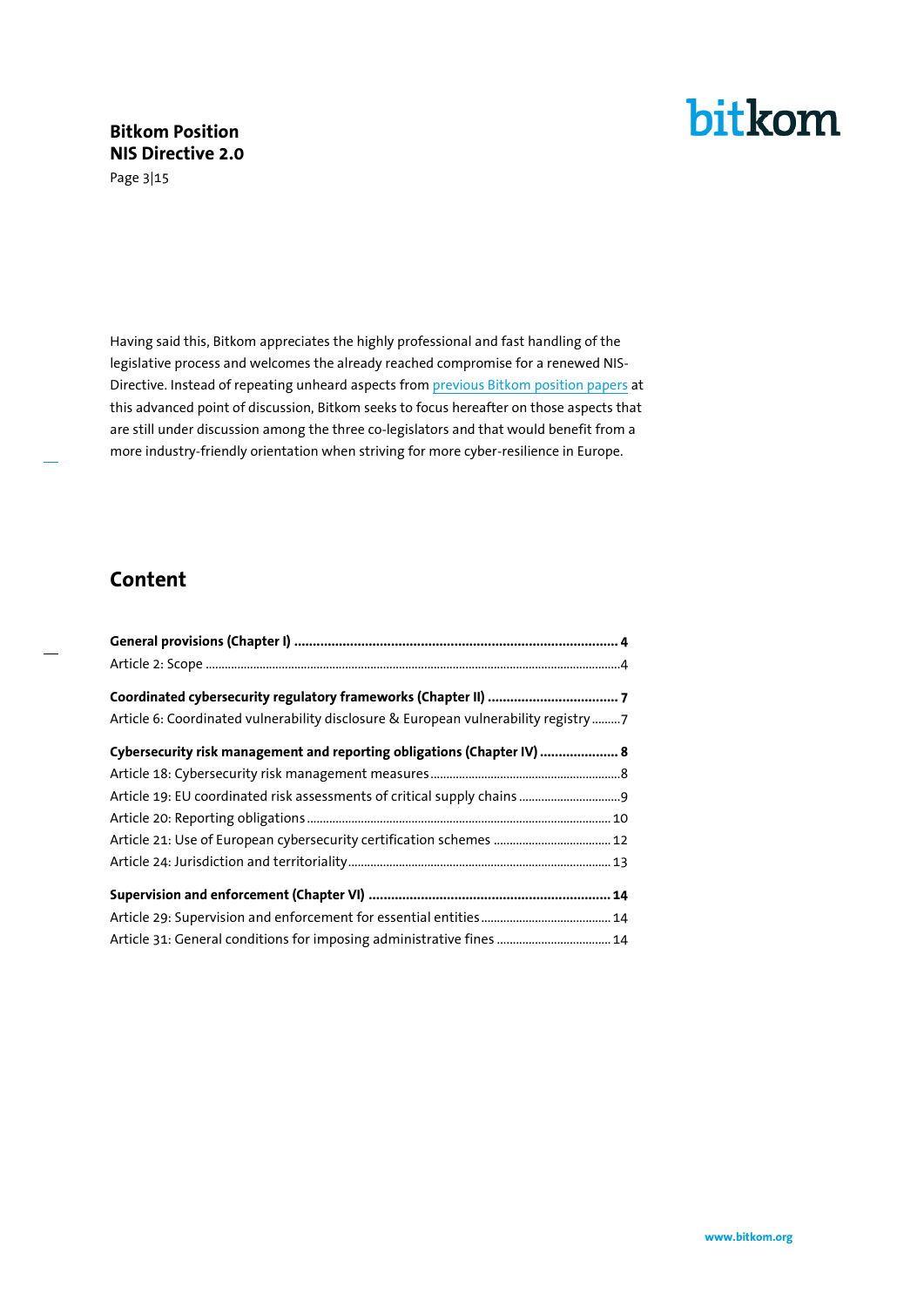Page 4|15

# bitkom

#### <span id="page-3-0"></span>**General provisions (Chapter I)**

#### <span id="page-3-1"></span>**Article 2: Scope**

Bitkom supports an enlarged definition of what is seen as the European critical infrastructure baseline and welcomes the chosen risk-based approach. However, considering the significant scope extension for private entities, it is inappropriate to exclude public administrations – as proposed by the European Council. It neither complies with the ambitions to protect the citizens nor does it seem reasonable in the wake of the threat landscape for public entities. Organizations of the public administration are also exempt from the obligations of Art. 17 and the sanction regime – laid down in Art. 29, para 5. – is not applicable for employees of the public sector, whereas in the private domain the management organization remains responsible for cybersecurity action plans. Considering the evolving threat landscape, this is a disproportionate policy towards public and private managements, and hence not justifiable. Recent cyberattacks on public entities have demonstrated its impact on the public in general. Although the exclusion of entities with core activities in the areas of Defense, National and Public Security, Justice, Parliaments and Central Banks is comprehensible, common minimum standards should be agreed and laid down in separate regulation, to be proposed by the European Commission.

We welcome the European Commission's proposal to clarify (in Recital 69) that the GDPR considers processing of personal data for ensuring network and information security a legitimate interest. The Parliament built upon the Commission's intent by adding a new Article (Article 2, 6a) to help member states to reinforce this legal basis when transposing implementing NIS 2.0 in national laws. We the negotiators to accept the Parliament's approach, which would also help to create legal clarity for cybersecurity stakeholders.

All entities need legal certainty to implement the measures required in the NIS 2.0. The required security measures also cover the processing of personal data. The Commission only explains in a recital (69) which activities fall under GDPR, 6, 1f) in the context of NIS 2.0 activities. Personal data may be used for cybersecurity purposes under GDPR, art. 6, 1f (legitimate interest), but always require the data processor to perform a balancing test between processing personal data for a "legitimate interest" and the fundamental rights and freedoms of the data subject under the GDPR. If EU legislators want to promote cybersecurity – the prerequisite for privacy and data protection – they should consider introducing a new article in NIS 2.0 that provides a solid legal basis for activities under NIS 2.0. In Recital 69, the Council states that "the processing of personal data by essential and important entities […] could be considered necessary for compliance with the legal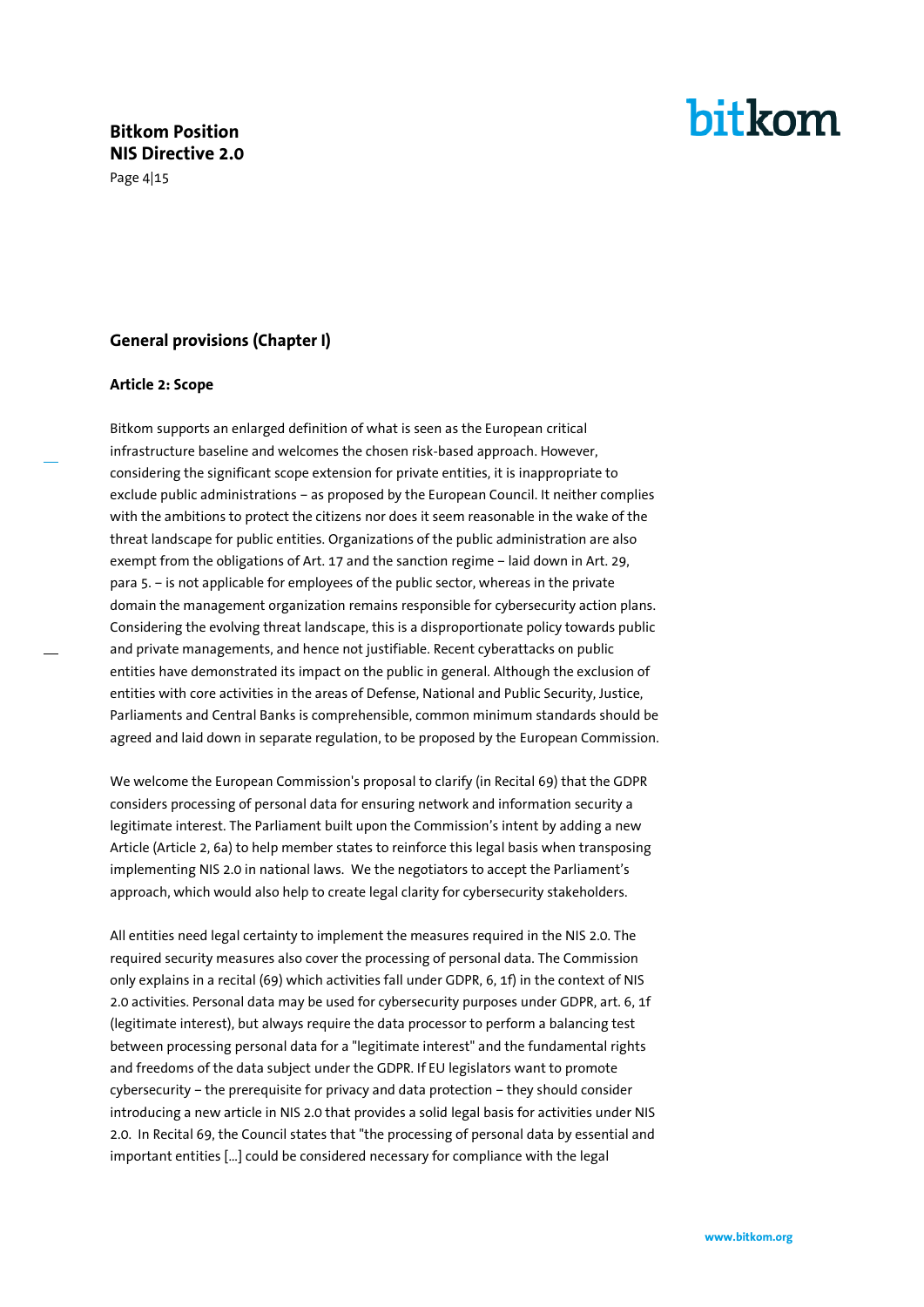Page 5|15

## bitkom

obligation (GDPR 6.1 c) […]." This is not enough. Bitkom is in favor of the proposal made by the European Parliament to introduce the proposed new article (2, 6a new):

▪ *"Essential and important entities, CSIRTs and providers of security technologies and services, shall process personal data, to the extent strictly necessary and proportionate for the purposes of cybersecurity and network and information security, to meet the obligations set out in this Directive. That processing of personal data under this Directive shall be carried out in compliance with Regulation (EU) 2016/679, in particular Article 6 thereof."*

Regarding trust service providers, Bitkom suggests to delete in the NIS2 directive Art. 2 (2) (ii) and (iii), Art. 39 and "-Trust service providers referred to in point (19) of Article 3 of Regulation (EU) No 910/2014" in Annex I No. 8 due to the following reasons:

- Annex I No. 8 and Art. 2 (2) (ii) and (iii) expand the scope of the NIS2 Directive to qualified and non-qualified trust service providers. Art. 39 provides the deletion of Art. 19 of the eIDAS Regulation, which establishes security requirements for trust service providers, including technical and organisational measures to manage security risks and information obligations.
- These provisions counteract the goal of the eIDAS Regulation to ensure a fully harmonised framework by causing a fragmentation of provisions and supervisory responsibilities. A regulation such as eIDAS enjoys priority of application over national legislation in comparison to a directive which Member States must implement as national law. If the subject matter of trust services, which is "harmonised" by the existing eIDAS Regulation, is now "removed" from the eIDAS Regulation and regulated by a Directive, which must be transposed nationally, this would represent a clear deterioration in terms of harmonisation and the creation of a digital single market in Europe. The currently discussed proposal of NIS 2.0 undermines – at least temporarily and without necessity – a relatively advanced harmonisation and thus worsens the market situation of trust service providers.
- Hence, it should rather be ensured that only one regime (the fully harmonizing eIDAS Regulation) is applicable with implementing acts established by the Commission and there is only one responsible supervisory body in each Member State. The regulations provided by the NIS2 Directive can also be integrated in the eIDAS Regulation (f.e. in Art. 19), with the advantage that trust service providers can offer their services in a fully harmonized market, which a directive is not able to achieve.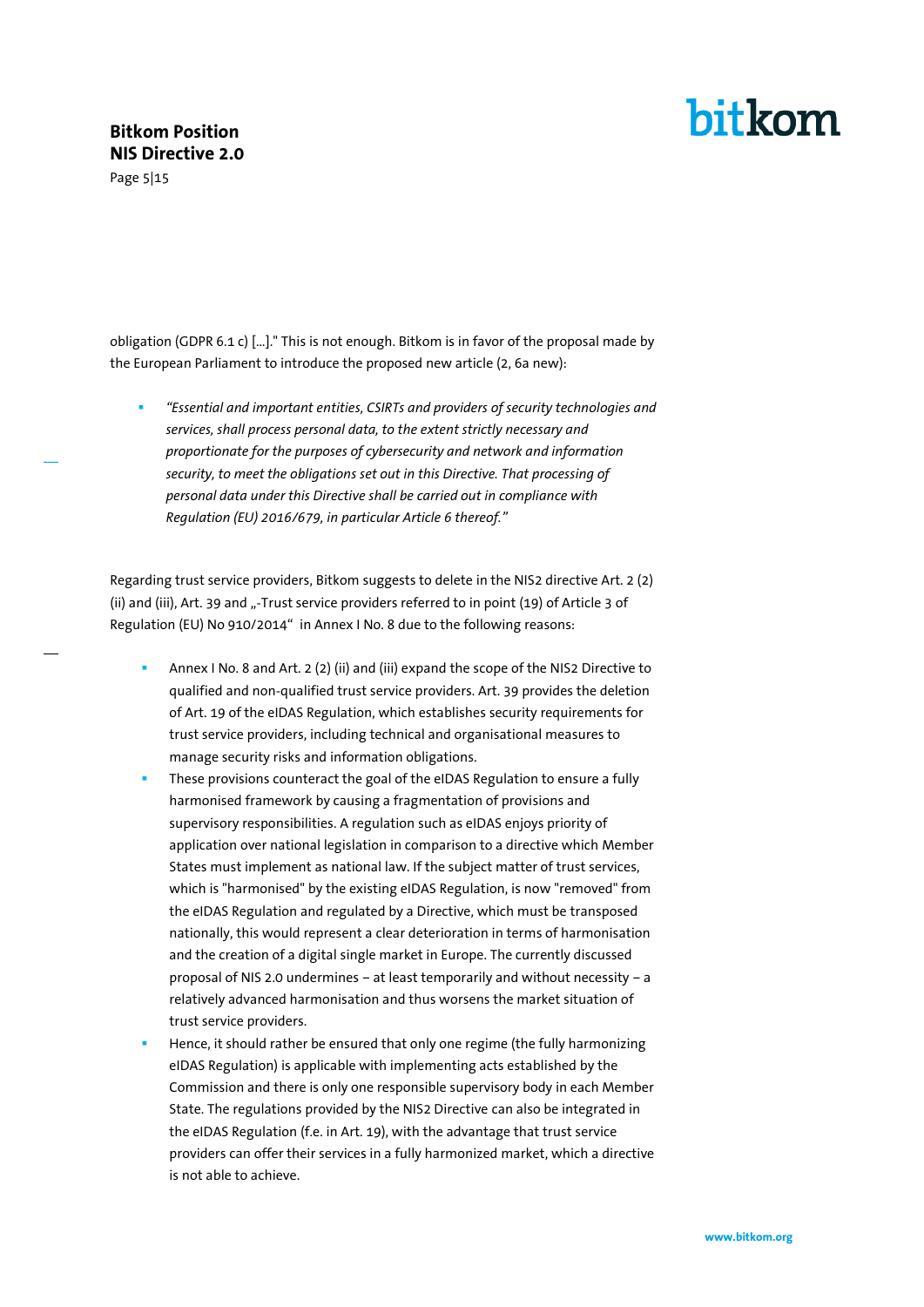Page 6|15

## bitkom

By expanding the scope, the current proposal does not sufficiently address the reality of B2B environment, where one essential service provider might be the client of another essential service provider. The contractual obligations of service providers in these circumstances are not acknowledged, which could lead to legal ambiguity and overlap in reporting obligations. What is more, a business client acting as an essential entity, and that uses third-party digital servicers or digital infrastructure to serve multiple end users, would be better positioned to assess the impact and gravity of an incident than the essential entity providing the digital services or infrastructure. Under the current proposal, a cloud provider or any other digital infrastructure provider deemed as essential would have to report to the regulator without having the necessary information or overview of end users affected.

The term "cloud computing service providers" in Annex I No.8 is relatively wide and imprecise. The current wording, for example, includes not only the providers of mere distributed storage and computing capacities but also software providers who offer storage space in a cloud in connection with their virtually usable software products. Due to further virtualization of information technology, the very broad definition could lead to successively more and more services falling under this category. Almost every service uses hosting as a partial service. To avoid this, the NIS Directive should distinguish between "digital service providers" on the one hand and users, such as "enterprises" or "operators of essential services", on the other hand, who in turn require "digital services" as a basis for providing their services. It should be clarified that the addressee of the regulations on cloud computing should not be all providers of any cloud-based software products, but only those providers whose services enable essential utility services. Companies which therefore use a "digital service" to provide their SaaS without the focus of their own SaaS being on the provision of cloud capacity to users – which are therefore "one link further down" in the "chain" of providers – should be explicitly excluded from the scope of application. This is all the more so because "cloud computing service providers" – unlike in NIS1-Directive – are now included under "essential entities" and are thus subject to farreaching obligations.

Almost the same applies to the term "Providers of online marketplaces" in Annex II No. 6. Unlike the "Cloud computing service providers", the former is not assessed as "Essential Entities" but as "Important Entities". Nevertheless, the problem regarding the classification is comparable: there is also no explicit distinction between providers whose service is primarily an online marketplace and those providers who merely "offer" such a service as a subordinate service to another service.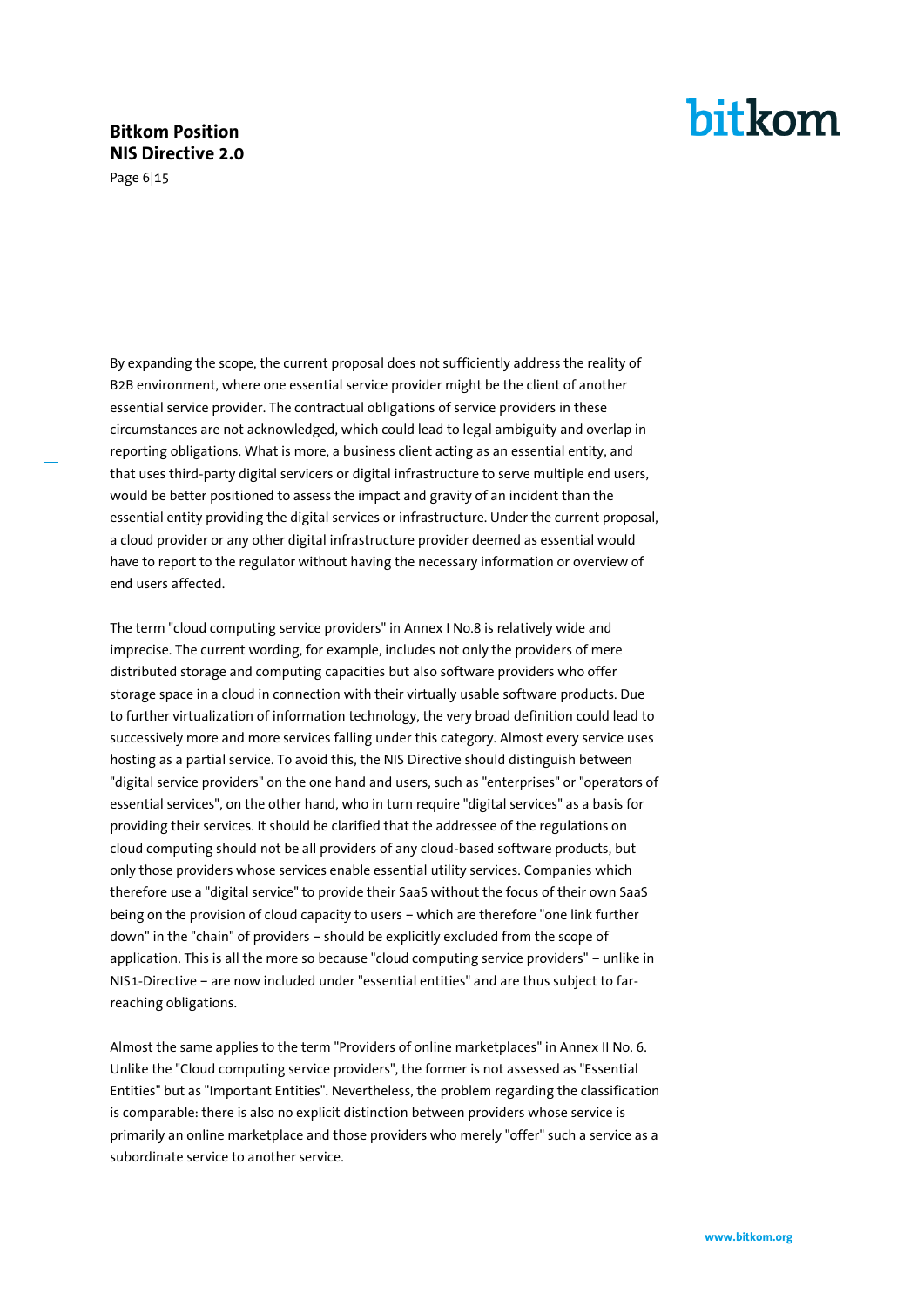#### Page 7|15

# bitkom

#### <span id="page-6-0"></span>**Coordinated cybersecurity regulatory frameworks (Chapter II)**

#### <span id="page-6-1"></span>**Article 6: Coordinated vulnerability disclosure & European vulnerability registry**

Bitkom welcomes the introduction of a coordinated approach to reporting and closing security gaps. Having a single, easily accessible, Commission-led platform facilitates information sharing across stakeholders and brings more clarity to the often-lingering question of what to report to whom. However, several important points must be taken into consideration:

- Bitkom supports member states establishing national policies for coordinated vulnerability disclosure and management and encourages alignment with wellestablished and broadly adopted best practices and industry standards in the field of coordinated vulnerability disclosure (CVD) and vulnerability handling. We strongly support alignment with these practices, as articulated in international standards such as ISO/IEC 29147 (2018) and 30111 (2019), given the globally intertwined nature of technology and vulnerability management processes. When building the desired European vulnerability database, the focus should be primarily on those vulnerabilities that pose the greatest risk.
- We support ENISA playing a more central role in global coordinated vulnerability disclosure and management efforts. However, we caution against ENISA starting a new vulnerability registry. This will be redundant, introduce bureaucracy, and harm cybersecurity efforts. Instead, ENISA should:
	- Establish a European vulnerability database that leverages the global CVE registry. A European database could provide details on risks, impacts, and fixes in EU languages and focus on ICT products developed or used in the EU.
	- Play a stronger role in the global CVE registry by 1) becoming a "Root CVE Numbering Authority (CNA)" to it and 2) joining the global CVE program's board of directors.
- Sharing information, depending on when and with whom, is critical. A presumption of immediate disclosure is not always helpful in minimising risk and impact of incidents and, in some cases, exploited vulnerabilities. The colegislators are well advised to also establish an information sharing mechanism that allows for anonymised reporting or through networking opportunities that collate information and share as a group. This could result in immunity from prosecution or reduced sanctions for breach.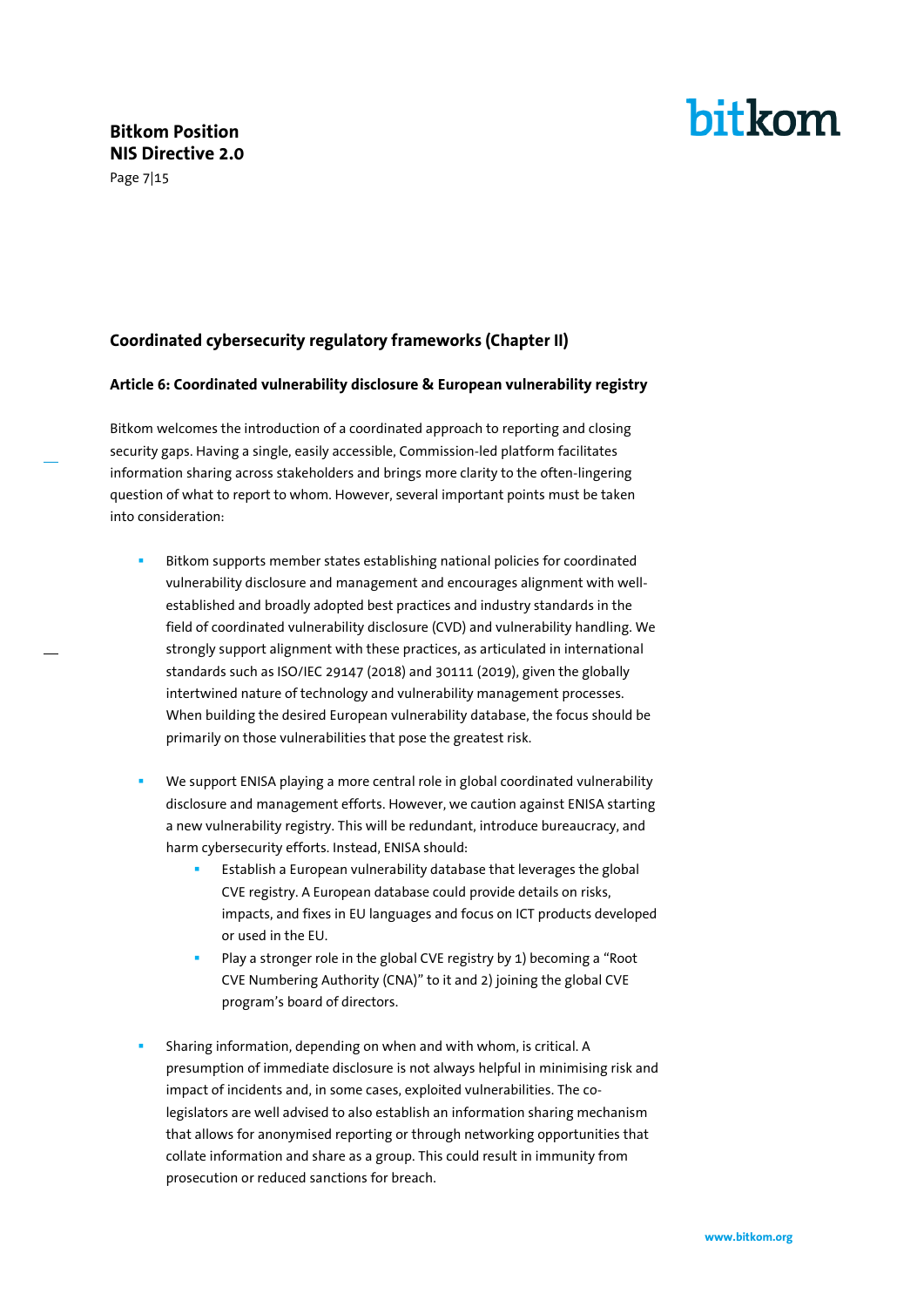Page 8|15

- While it is true that personal data may be exposed due to a cybersecurity incident, it is all the more important that there is no confusion about reporting obligations and timelines. Art. 32(3) also seems to undermine the one-stop-shop principle of the GDPR. The Directive should make clear that the GDPR is not undermined through Art. 32.
- A crucial but so far neglected aspect is the importance of understanding information sharing not as a one-way street. Any successful coordinated vulnerability disclosure procedure is a two-way business, requiring public entities, including intelligence services, to share their gained knowledge about vulnerabilities with the private sector so that security gaps can be addressed as fast and as effectively as possible. This accounts for any security vulnerability, regardless of whether it is an unintentional bug in the product or an intentional backdoor. In addition, the two-directional fashion of reporting vulnerabilities also requires the establishment of feedback loops towards companies to showcase what ENISA has been achieved with the provided information. The more detailed and including qualitative effects of said data-collection, the higher the awareness and the acceptance in the stakeholder groups to contribute. On the contrary, it is counterproductive when an entity that shares information about vulnerabilities with federal institutions is contacted over and over again to provide further details. That does not incentivize companies nor matches the spirit of the regulation. The Commission should leverage these soft factors.

#### <span id="page-7-0"></span>**Cybersecurity risk management and reporting obligations (Chapter IV)**

#### <span id="page-7-1"></span>**Article 18: Cybersecurity risk management measures**

Strong risk management frameworks play a core part in mitigating cybersecurity threats. Bitkom supports cybersecurity trainings; the use of cryptography; the use of multi-factor authentication or continuous authentication solutions, secured voice, video and text communications and secured emergency communications systems within an entity as proposed by the European Parliament in Article 18 paragraph 2 points fa, fb and fc. However, those cybersecurity measures are only a fraction of useful measures. Instead of listing an uncomprehensive list of certain cybersecurity measures, Bitkom recommends to rather refer explicitly to (minimum) standards (ISMS+BCM, e.g. ISO27001 + ISO 22301). This would not only help to provide a high degree of legal certainty for essential and important entities but also be the best fit to the envisioned state-of-the-art "all-hazard"

bitkom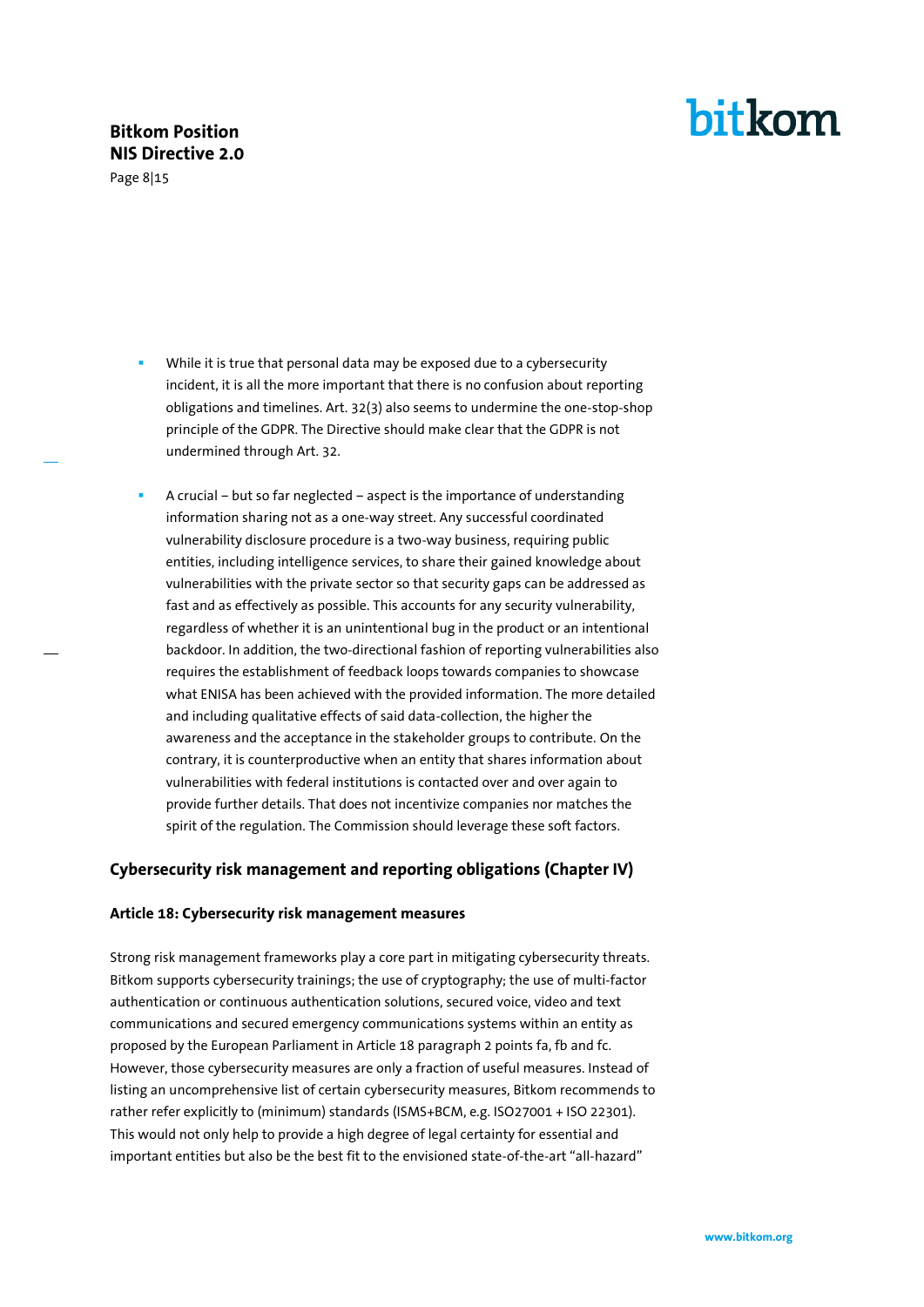Page 9|15

approach. The European Parliament proposes the following amendment in Article 18 paragraph 1:

▪ *Member States shall ensure that essential and important entities take appropriate and proportionate technical, operational and organisational measures to manage the risks posed to the security of network and information systems which those entities use for their operations or for the provision of their services and prevent or minimise the impact of incidents on recipients of their services and on other services. Having regard to the state of the art and to European or international standards, those measures shall ensure a level of security of network and information systems appropriate to the risk presented.*

Bitkom supports this.

Regarding supply chain security, risk assessments should be based on hard evidence; the inclusion of "non-technical factors" in the assessment bears the risk of unjustified politization. Since number 2d includes "security-related aspects concerning the relationships between each entity and its suppliers or service providers" it is unclear, how essential and important entities shall ensure that a supplier or service provider complies with the requirements deemed necessary by the EU Commission. Henceforth, an essential or important entity should not by liable if a supplier or service provider is non-compliant, at least as long as an important or essential entity did everything it could contract-wise to ensure that the supplier or provider maintains a risk-adequate level of cybersecurity. In contrast, if essential and important entities were required to utilize certified ICT products and services only to guarantee supply-chain-security this would render business processes much more complex and ultimately increase product/service costs.

#### <span id="page-8-0"></span>**Article 19: EU coordinated risk assessments of critical supply chains**

Since the cyber resilience and improved security of networks is broad and encompasses many moving parts and entities, having a requirement for the Commission to conduct supply chain security assessments for particular technologies is highly recommended and welcomed. This will ensure that the EU is up to date and abreast of recent developments in particular with emerging technologies. The ongoing (and partly diverging) implementation of the 5G toolbox across Member States has shown the importance of closely monitoring and aligning the chosen procedures.

As stated before, supply chain risk assessments should be based on hard evidence; the inclusion of "non-technical factors" in the assessment bears the risk of unjustified politization. Critical ICT services, systems, and products shall be hierarchical and focusing bitkom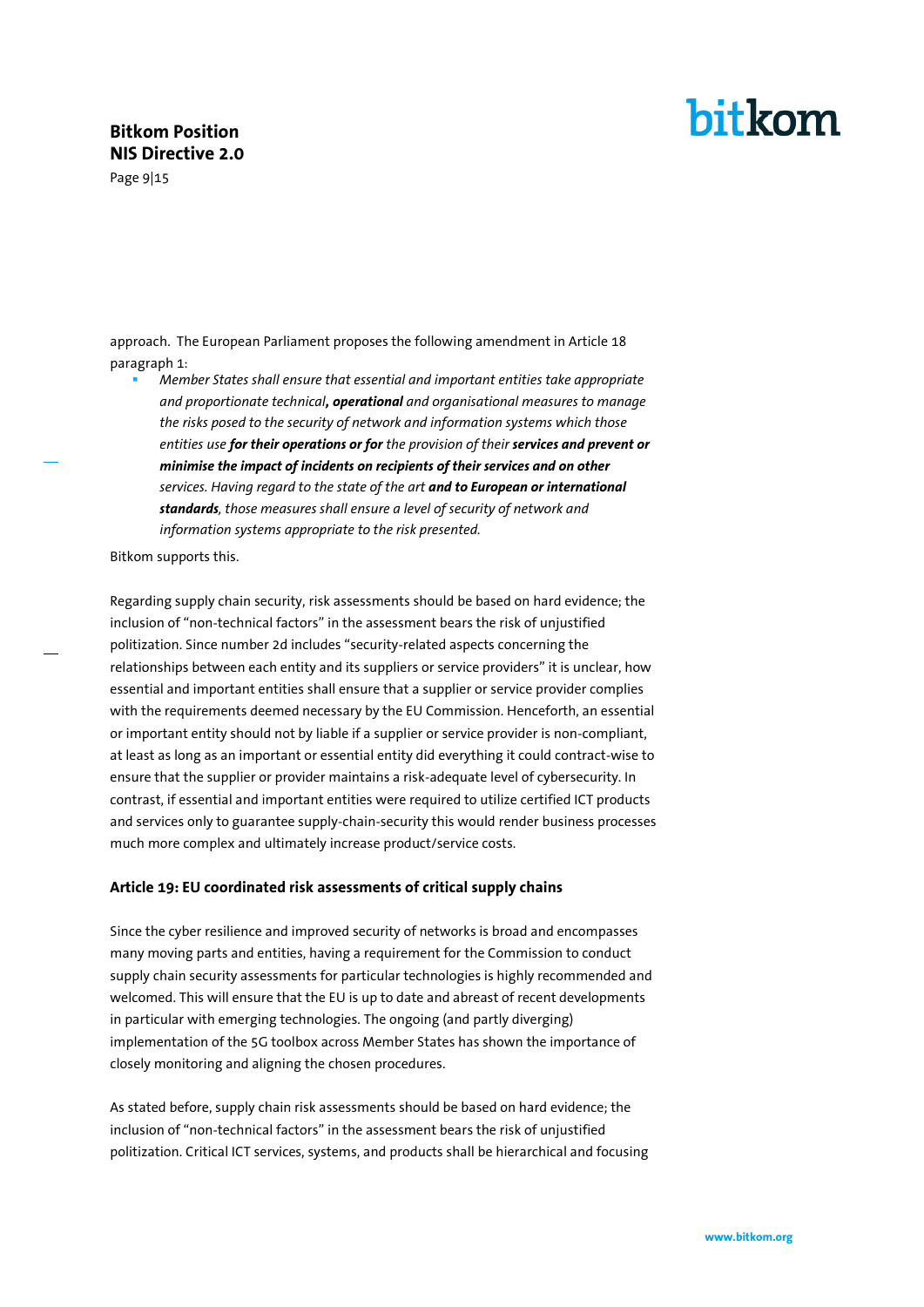Page 10|15

## bitkom

on and sensitive functions. Any non-technical risk factors must be developed in accordance with the private sector.

#### <span id="page-9-0"></span>**Article 20: Reporting obligations**

The European Commission's NIS 2.0 proposal includes a section on mandatory security incident reporting. Bitkom is concerned that the definitions of what must be reported and by when (within 24 hours) will, in practice, result in little useful information being available and tie up important resources that are supposed to be working on incident mitigation and remediation and would not be useful to EU governments in terms of improving cybersecurity.

In September 2021, global companies came together to publish the *Global Policy Principles for Security Incident Reporting*, a set of recommendations on how policymakers can develop meaningful incident reporting systems. These include providing at least a 72-hour reporting window after a company has verified an incident and limiting incident reporting to confirmed or verified incidents (these principles, linked above, provide useful explanations of why these approaches are better for security). Demanding initial reporting within 24 hours does not consider the complexity of attacks in global enterprises. For setting up an efficient reporting channel it is crucial to specify proportionate reporting obligations and grant entities at least 72 hours for reporting an incident. A final report should not be demanded before the forensic analysis is finished and measures necessary to ensure business continuity were put in place. From Bitkom's point of view, the European Parliament has found an acceptable compromise in its position (Art. 20, 4a), stating that:

<sup>"4</sup>. Member States shall ensure that, for the purpose of the notification under *paragraph 1, the entities concerned shall submit to the competent authorities or the CSIRT: (a) an initial notification of the significant incident, which shall contain information available to the notifying entity on a best efforts basis as follows: (i) with regard to incidents that significantly disrupt the availability of the services provided by the entity, the CSIRT shall be notified without undue delay and in any event within 24 hours of becoming aware of the incident; (ii) with regard to incidents that have a significant impact on the entity other than on the availability of the services provided by that entity, the CSIRT shall be notified without undue delay and in any event within 72 hours of becoming aware of the incident."*

The Parliament, recognizing the challenges with short reporting windows, proposed (for Article 20) that for any period shorter than 72 hours, only incidents that impact availability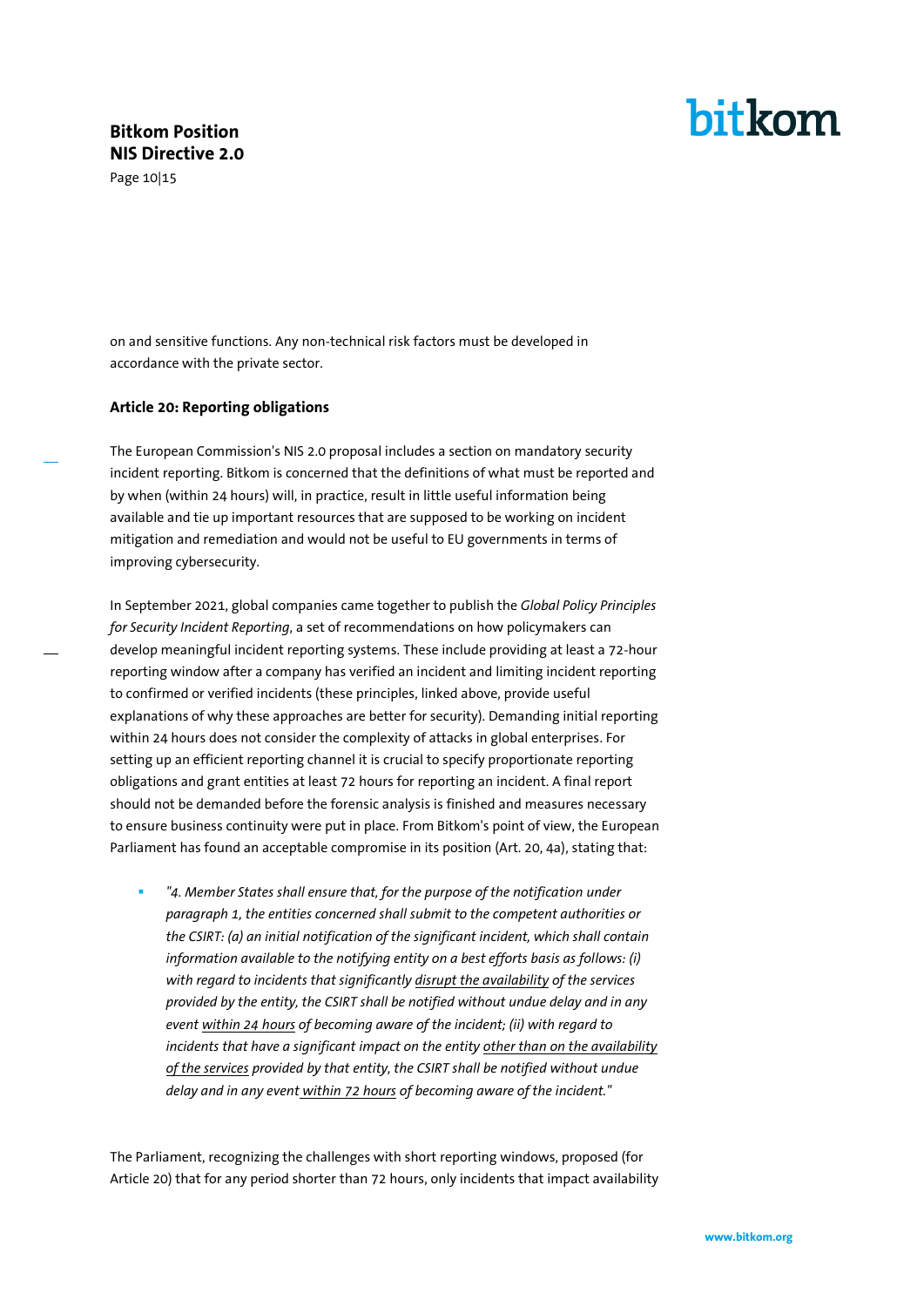Page 11|15

## bitkom

of services (the "A" in the confidentiality- integrity-availability (C-I-A) triad) should be reported. Bitkom supports this. While Bitkom continues to believe the 72-hour window is ideal, this compromise greatly improves the Commission's original proposal. Of the three, it is more reasonable to report incidents impacting availability in that timeframe because often times loss of availability is much clearer within a 24-hour window.

Besides the time window, Bitkom sees the need for action in the Council and the parliamentary version regarding the type of event that shall be reported. Bitkom recommends focusing exclusively on actual security incidents and specific threats. If all non-manifested "near misses" risks/threats as well as all "cyber-threats" had to be reported proactively, this would disproportionately increase the effort for reporting companies without providing useful information for authorities. With regard to the duty to inform customers about cyber-threats, it seems disproportionate to report general threats in addition to company- or sector-specific threats to a company, as this would not only lead to unnecessary effort, but also does not seem appropriate (e.g. incorrect/incomplete assessment of the threat situation). These regulations should be specified with clear definitions and ideally criteria developed together with industry or even sector-specific if necessary, especially if companies could be subject to penalties in case of lacking/incorrect reporting of threats. Bitkom is in favor of voluntary reporting of "near misses" and cyber-threats, as provided for in Article 27. In addition, it remains unclear what the European Parliament as well as the European Council understand as an early warning (Article 20 paragraph 4 point a). What kind of information shall be submitted as an early warning and how does an early warning system look like? The term "early warning" requires a clear definition.

In general, there is an urgent need to have a clearly defined reporting process. So far, our members face highly inefficient, redundant and non-transparent reporting structures across sectors, requiring entities to inform different (public) institutions about the very same incident while having to comply with distinct processes and timelines. Nobody wants to report too much, but too little is punishable. This makes it even more confusing for companies to report the required information to the responsible entity before the respective deadline. Instead of reporting each and every port scan, incident notification requirements should also follow a risk-based and priority-driven approach. More reporting to ever more stakeholders will not lead automatically to more security. Even if the NIS Directive still has to be transposed into national law, Bitkom would like to point out here that the structures and future processes should be coordinated as far as possible, should not contain duplicate reports for the same incidents, and reports in the respective mandate should be used, passed on or recycled by several supervisors. Bitkom sees greater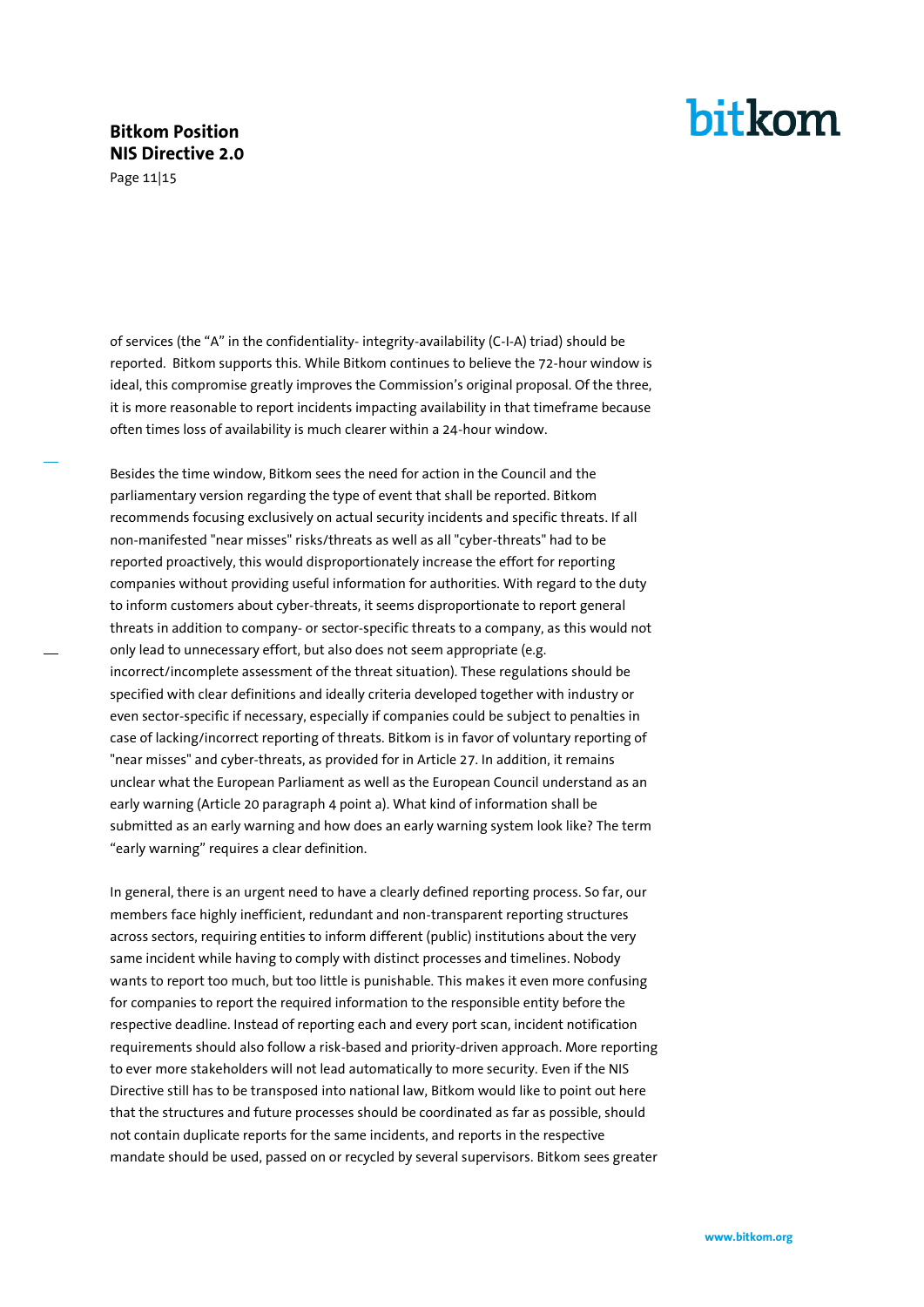Page 12|15

# bitkom

need for coordination between the supervisory authorities concerned (e.g. between the BaFin and the BSI).

To this end, having a single-entry point is of utmost importance. Such a single entry point should significantly reduce the overhead for reporting entities, for example by making use of a standardized and user-friendly online reporting tool that allows entities to notify distinct institutions about an incident by sending encrypted messages and without generating subsequent queries from different sides.

With the newly proposed expansion of the scope of the NIS and with additional legislative proposals being discussed simultaneously, it is now more important than ever to ensure a high level of consistency amongst all other legislations. This refers in particular to legislation such as the General Data Protection Regulation (GDPR), Payment Services in the internal market Directive (PSD2) and the EECC all have related reporting requirements, which vary with regards to entities reporting timeframes, level of information/ detail and potential non-compliance penalties. The newly proposed CER-Directive as well as the Digital Operational Resilience Act (DORA regulation) should not introduce even more complexity to the reporting landscape.

#### <span id="page-11-0"></span>**Article 21: Use of European cybersecurity certification schemes**

While we are clearly in favor of certification, we reject the idea of introducing mandatory certification requirements or the prohibition of the general use of uncertified components on a broad scale. There is a distinction between certification and the provision of evidence. Providing evidence may be useful but not in form of a one-dimensional certification obligation. Any form of legally enforced mandatory certification would run counter to the logic of how companies operate on national, European and international markets. That's why national, European and international certification schemes must be valid, usable and recognized by the NIS. From our point of view, voluntary certification is found to be the best way forward. It gives companies the necessary leeway but also allows different companies to position themselves in various niches on the market.

Bitkom is in favor of promoting the use of certification schemes, especially if they are developed with stakeholder and industry engagement. Certification can play a pivotal role in ensuring trust with users and society by showcasing careful compliance to specific regimes, but there are also the cost-effective elements to schemes that companies must take into consideration before adopting.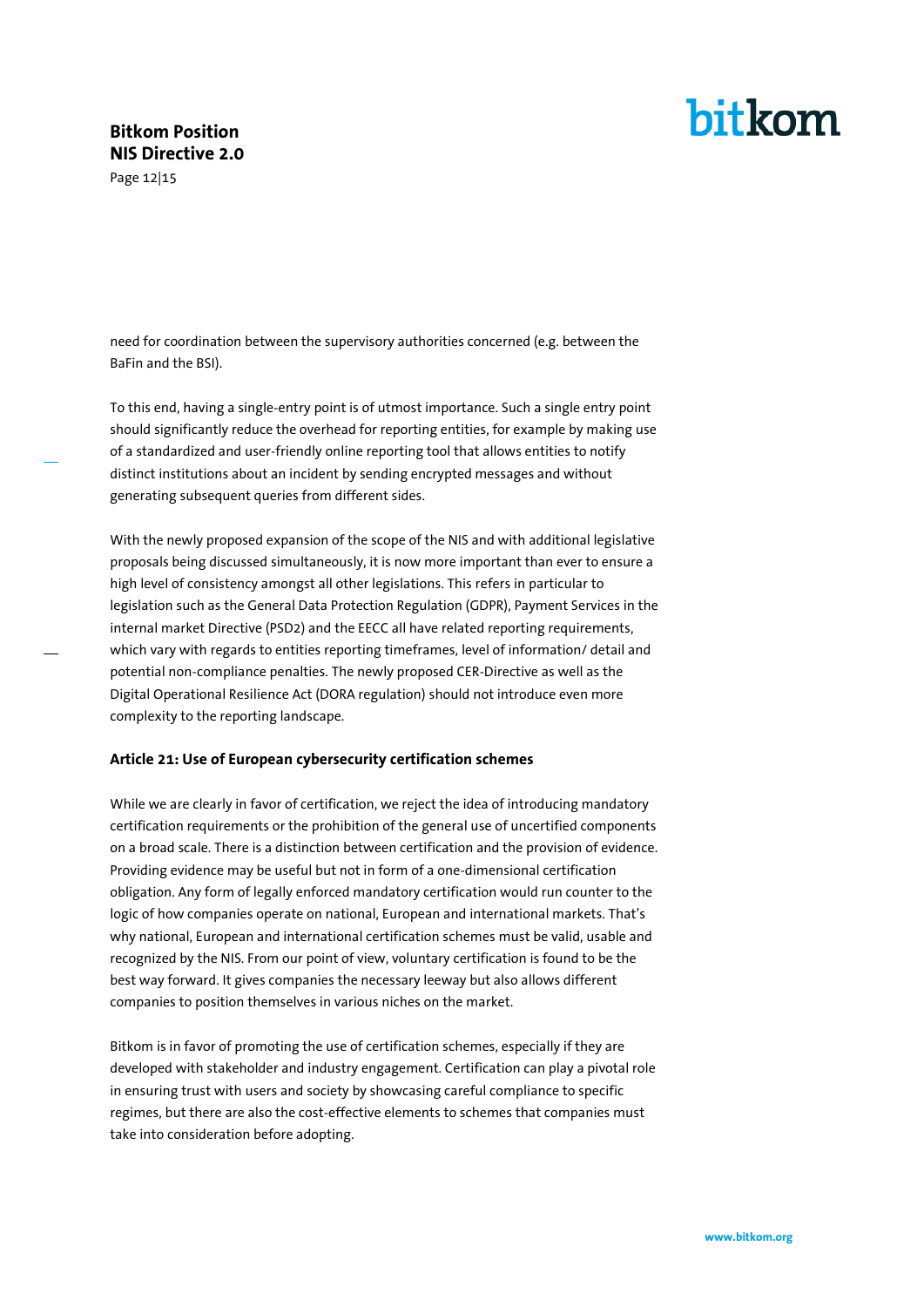Page 13|15

# bitkom

However, the NIS 2 proposal goes too far when suggesting that Member States may obligate entities to adopt EU certification schemes. This new provision is problematic as it essentially circumvents the Cybersecurity Act in which the promotion and adoption of certifications should be conducted on a voluntary basis. Since the vastly increased scope of entities that now fall into the scope of the NIS, the European ICT business would now be legally mandated to adopt what was once a voluntary approach to certification. In addition, the NIS 2 proposal is relatively unclear with regards to whether identified essential entities supply chain must also adhere to mandatory certification.

Against this backdrop, Bitkom appreciates the European Parliament's approach that foresees the inclusion of internationally recognised certification schemes as a basis for certification.

Finally, and despite the undeniable added value of certification, it must be highlighted that certification needs time and resources. The more complex the systems and products and the more we certify, the longer it takes to deploy. The duration of certification procedures should not be left out of scope, certification is not an end in itself.

#### <span id="page-12-0"></span>**Article 24: Jurisdiction and territoriality**

With regards to the jurisdiction of DSPs, and now certain digital infrastructure providers (CSPs, electronic communication network providers) that fall into scope as essential entities, subjecting these entities to the jurisdiction of their main establishment simplifies the notification regime. We therefore welcome the approach taken by the Commission that the jurisdiction of these entities falls within the scope of where they have defined as their main establishment. The jurisdiction of cloud computing and datacenter operators within its main establishment in the European Union is essential to avoid unnecessary bureaucratic costs.

In terms of directly applicable security measures, jurisdiction is largely irrelevant due to the Implementing Regulation and the ENISA guidance. However, the divergence in security measures applying to DSPs' customers can create additional burden that is not addressed by either the Implementing Regulation for DSPs or the jurisdiction regime for DSPs. In practice, the divergence in oversight regime for essential entities and DSPs is negligible.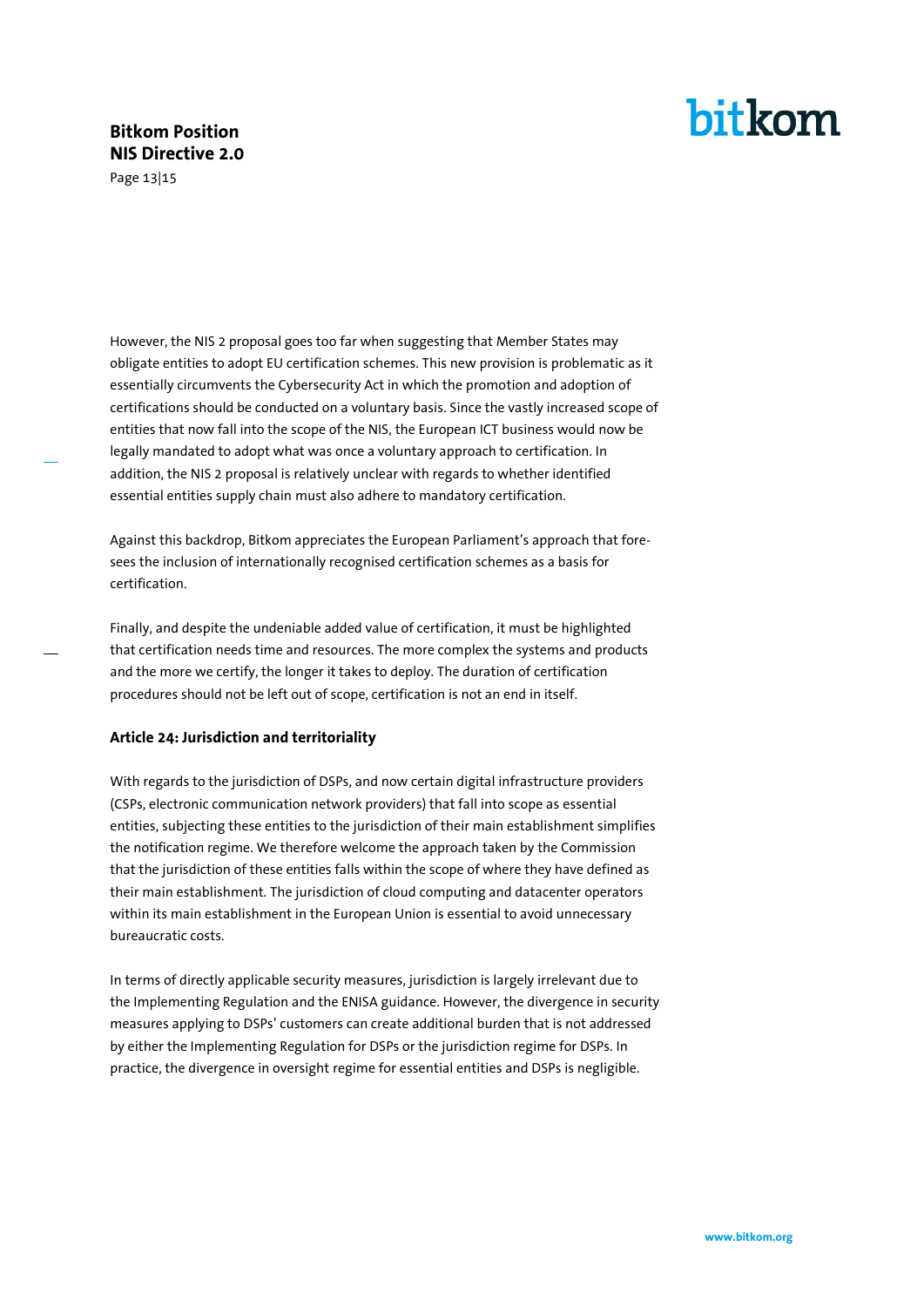Page 14|15

# bitkom

#### <span id="page-13-0"></span>**Supervision and enforcement (Chapter VI)**

#### <span id="page-13-1"></span>**Article 29: Supervision and enforcement for essential entities**

In case of a cyber-incident, the combined effort of all concerned should be focused on mitigating the implications for Europe's society and industry rather than initiating an unnecessary blame-game. Therefore, Bitkom appreciates the deletion of Article 29 paragraph 4 point i, proposed by the European Council, as naming and shaming will not enhance Europe's cyber-resilience.

Regarding the responsibilities of members of management bodies (Article 29 paragraph 5b), Bitkom appreciates that the ITRE Committee changed Article 29 paragraph 5b insofar as a temporary ban against any person holding managerial responsibilities at chief executive officer or legal representative level in that essential entity is now considered only as an ultima ratio. In addition, Bitkom welcomes the deletion of any reference to other employees as they do not have the necessary decision powers within an entity to implement certain measures regarded as necessary by law if a CEO withholds the necessary money for such activities.

Article 29 & 30 paragraph 2 point (c) make use of the term "security scan" without properly defining what is meant by that. Bitkom supports the text introduced by the European Council limiting security scans. Intrusive and unannounced "security scans" are problematic with regard to cyber security as, if done incorrectly, could trigger a cyber incident of its own.

#### <span id="page-13-2"></span>**Article 31: General conditions for imposing administrative fines**

Bitkom appreciates the range of fines proposed by the European Council including a differentiation between essential and important entities. The co-legislators should agree on the framework proposed by the European Council, i.e. 4 million Euro or two per cent of annual turnover in the case of essential entities; and 2 million Euro or one per cent of annual turnover in the case of important entities respectively.